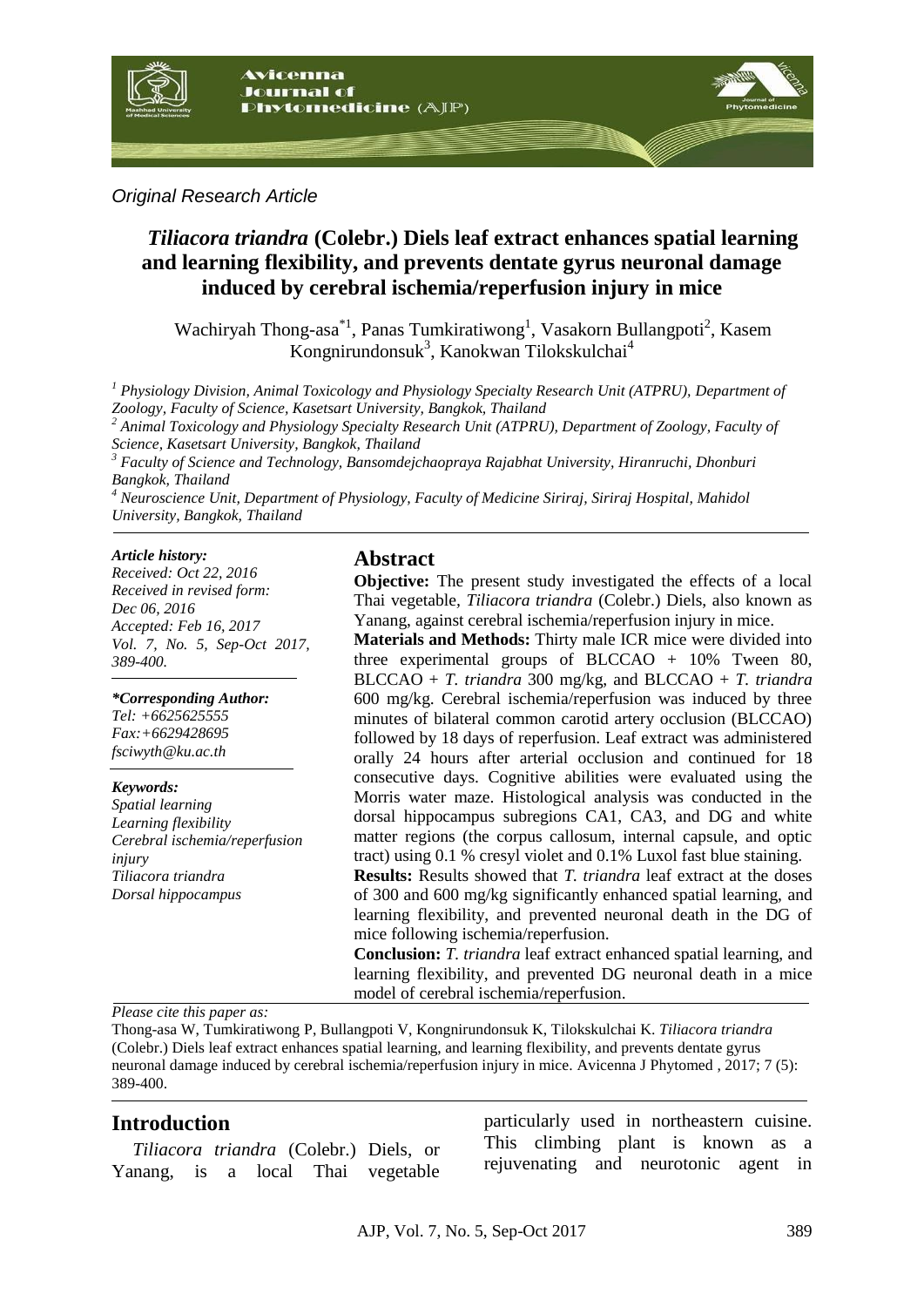traditional Thai remedies. Its anti-bacterial, anti-malarial, anti-cancer, antiinflammation, anti-oxidant, anti-fever, alcohol detoxification, and acetylcholine esterase (AChE) inhibitory properties have been witnessed. Leaf extract is composed of condensed tannin, triterpene, flavonoid, saponin, phyrol and α-tocopherol. Polyphenols include p-hydroxybenzoic acid, minecoside, flavones glycoside cinnamic acids derivative, and monoepoxybetacarotene (Phunchango et al., 2015; Kaewpiboon et al., 2014; Singthong et al., 2014; Sureram et al., 2012; Boonsong et al., 2009). Focusing on the anti-oxidant and anti-inflammatory properties of *T. triandra* leaf extract, therefore, might be beneficial in fighting against diseases involving free radicals and inflammation.

Stroke-induced ischemic brain damage results in a variety of disabilities. Multiple cell death mechanisms, such as excitotoxicity, free radical formation, inflammation, and apoptosis, have been elucidated. The loss of oxygen and energy supply during an ischemia period in addition to reperfusion injuries during recirculation, cause delayed neuronal damage as a result of free radical formation and increased pro-inflammatory cytokines (Phillis et al., 2002; White et al., 2000). The presence of pro-inflammatory cytokines such as tumor necrosis factor (TNF) - alpha, interleukin (IL) - 1beta, and IL-6, from 3 to 24 hr. after transient global ischemia is a result of glial activation. The reactive species like oxygen and nitrogen radicals acting as potential oxidizing agents, damage cellular membrane through lipid peroxidation (LPO), and weaken the intrinsic anti-oxidant mechanisms such as superoxide dismutase (SOD), catalase (CAT), and glutathione peroxidase (GSH-Px) during an ischemia/reperfusion injury (Hou et al., 2002; White et al., 2000). Neuronal damage in susceptible brain areas such as the hippocampus, the basal ganglia, and the cerebral cortex leads to cognitive decline due to formation of reactive species and activation of pro-inflammatory

cytokines. Deficits of cholinergic functions in particular brain areas are also observed (Hou et al., 2002). The anti-oxidant, antiinflammatory, and AChE inhibitory properties of *T. triandra*, ameliorate the deteriorating effects of ischemia/reperfusion injury. Therefore, the present study investigated the effects of *T. triandra* leaf extract on cognitive abilities and neuronal damage in a mice model of cerebral ischemia/reperfusion.

# **Material and Methods Plant collection and extraction**

*T. triandra* leaves were collected from Ladyao, Jatujak (District), Bangkok, Thailand. The plant identity was confirmed by a plant taxonomist of ATPSRU, Faculty of Science, Kasetsart University. Air-dried *T. triandra* leaves were powdered and subsequently extracted with 95% ethanol (EtOH) using a Soxhlet extractor for 18 - 20 hr. Leaf extract was filtered and concentrated in a rotary vacuum. This process was repeated three times to obtain a dark green extract which was stored in an air-tight bottle at 4 °C until used.

#### **High performance liquid chromatography (HPLC) basic screening**

HPLC basic screening of *T. triandra* leaf extract was performed using Silica gel 60 (70-230 mesh ASTM, Merck, Germany) as the stationary phase and 50% methanol (MeOH) in water as the mobile phase. The flow rate was 0.3 ml/min and injection volume was 1 µl. The absorbance was read both in UV and visible wavelengths using an HPLC apparatus (Agilent Technologies, USA).

# **Total phenolic determination**

Leaf extract of *T. triandra* (20 µl) was pipetted and mixed with 1.5 ml of distilled water and 100 µl of Folin-Ciocalteu reagent (Merck, Germany). After five minutes, 300 µl of 20% sodium carbonate solution was added (Merck, Germany), and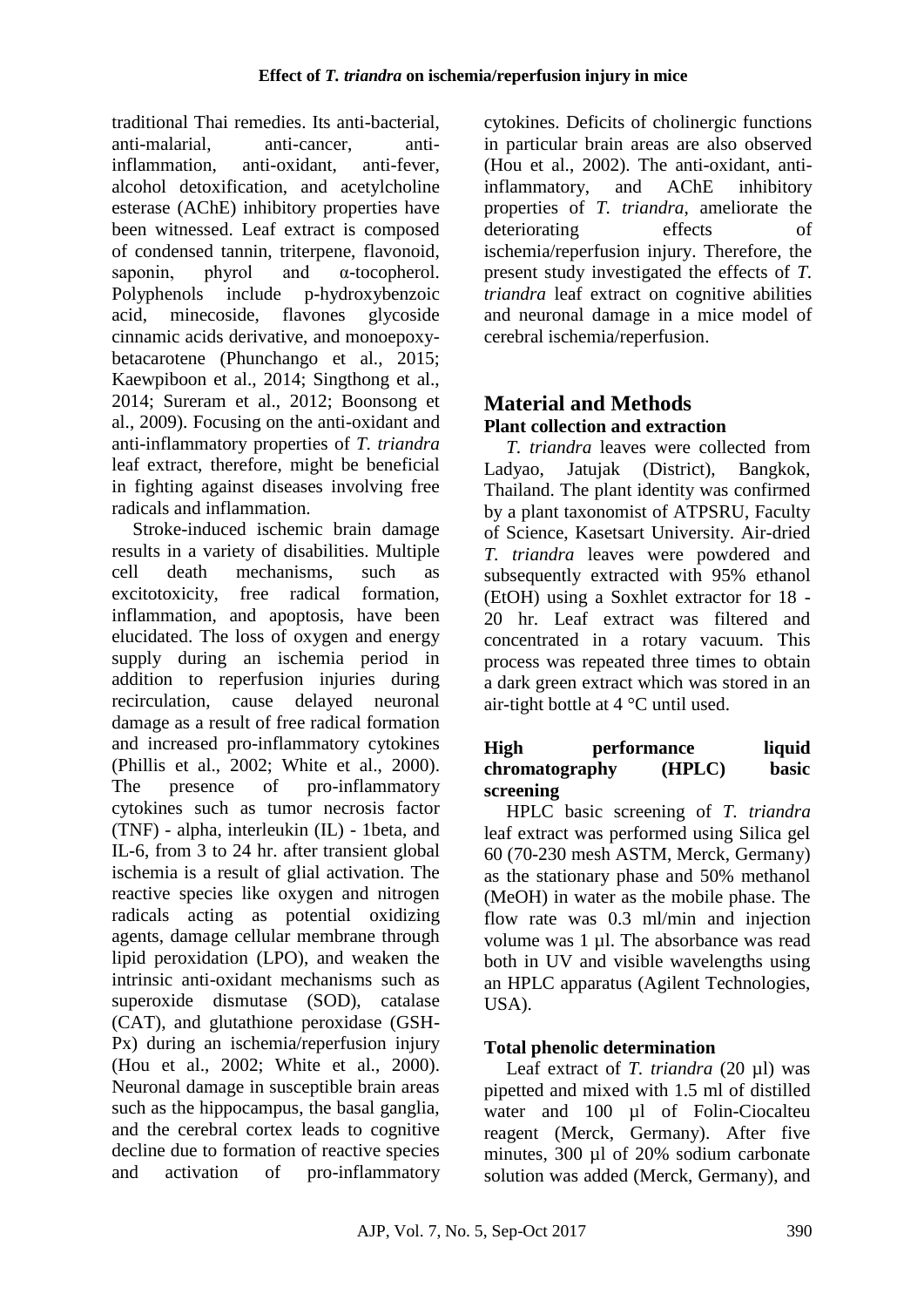the solution was shaken. The solution was kept at 40 °C for 30 min before the absorbance was read at 765 nm (Biotek PowerWave 340, Canada). Three replicates of samples were used. Total phenolic content calculations were made using Gallic acid (Merck, Germany) standard curve (0, 2.5, 5.0, 7.5, 10, 20, and 30 mg/ml), and the total phenolic content was represented as mg Gallic acid equivalent  $(GAE)/g$ .

### **Total flavonoid determination**

The aluminum chloride colorimetric method was used to determine the total flavonoid content. Leaf extract (0.5 ml) was pipetted (100 mg/ml of 95% EtOH) and mixed with 1.5 ml of 95% EtOH, 0.1 ml of 10% aluminum chloride, 0.1 ml of 1M potassium acetate (Merck, Germany), and 2.8 ml distilled water. The mixture was incubated at room temperature for 30 min and read at 415 nm (Biotek PowerWaveXS, Canada). The total flavonoid content was calculated using Quercetin (Merck, Germany) standard curve (0, 25, 50, and 100 mg/ml) and represented as mg Quercetin equivalent  $(OE)/g$ .

### **Animals**

Thirty male ICR mice (*Mus musculus*) weighing 40–50 g were obtained from the National Laboratory Animal Centre, Mahidol University, Salaya, Nakornprathom province and used in this study. Mice were housed under a 12h/12h light-dark cycle with well-controlled temperature (23  $\pm$  2 °C) and humidity (55  $\pm$ 5%) and animals had free access to standard food pellets and filtered water. This research was conducted in accordance with internationally accepted principles for laboratory animal use and care of the European Community (EEC directive of 1986; 86/609/EEC). The experimental protocol was approved by the Animal Ethics Committee, Kasetsart University Research and Development Institute (KURDI), Kasetsart University, Bangkok, Thailand (ID#OACKU 00158).

### **Experimental protocol**

Mice were randomly assigned into three groups: BLCCAO + 10% Tween 80, BLCCAO + *T. triandra* 300 mg/kg, and BLCCAO + *T. triandra* 600 mg/kg ( $n = 10$ ) for each group). Then, cerebral ischemia/reperfusion injury was induced using three minutes of bilateral common carotid artery occlusion. This ischemia/reperfusion model was chosen based on the instructions of Murakami et al. (1998) who used the same mouse strain and revealed a low mortality rate with sufficient ischemic effects on neuronal death in the vulnerable brain areas. After fasting, mice were anesthetized by sodium pentobarbital (45 mg/kg) intraperitoneal injection. After checking their reflexes, an incision was made in the skin on the midline ventral neck. Both common carotid arteries were exposed and cleared from nerves and surrounding connective tissues and then, transiently occluded by clipping. Clips were removed after three minutes to restore blood flow (reperfusion). After surgery, all wounds were sutured using silk sutures, and antibiotics were given through intramuscular injections before the mice were placed under heat lamps and blankets in the recovery box. The treatments were orally administered 24 hr. after surgery via gavage and continued for 18 days. The vehicle was 10% Tween 80. The treatments of 300 and 600 mg/kg of *T. triandra* leaf extract were prepared from a stock concentration of 300 mg/ml of *T. triandra* leaf extract in 10% Tween 80 (Figure 1a).

#### **Cognitive tests in the morris water maze**

The Morris water maze (MWM) was a plastic pool (150 cm in diameter and 50 cm tall), filled with tap water  $(25 \degree C$  and 40 cm deep). Cognitive abilities of the mice were tested on day 7 after surgery (Figure 1a). Prior to cognitive testing (on day 6), a sensorimotor evaluation was performed to assess visual and motor abilities.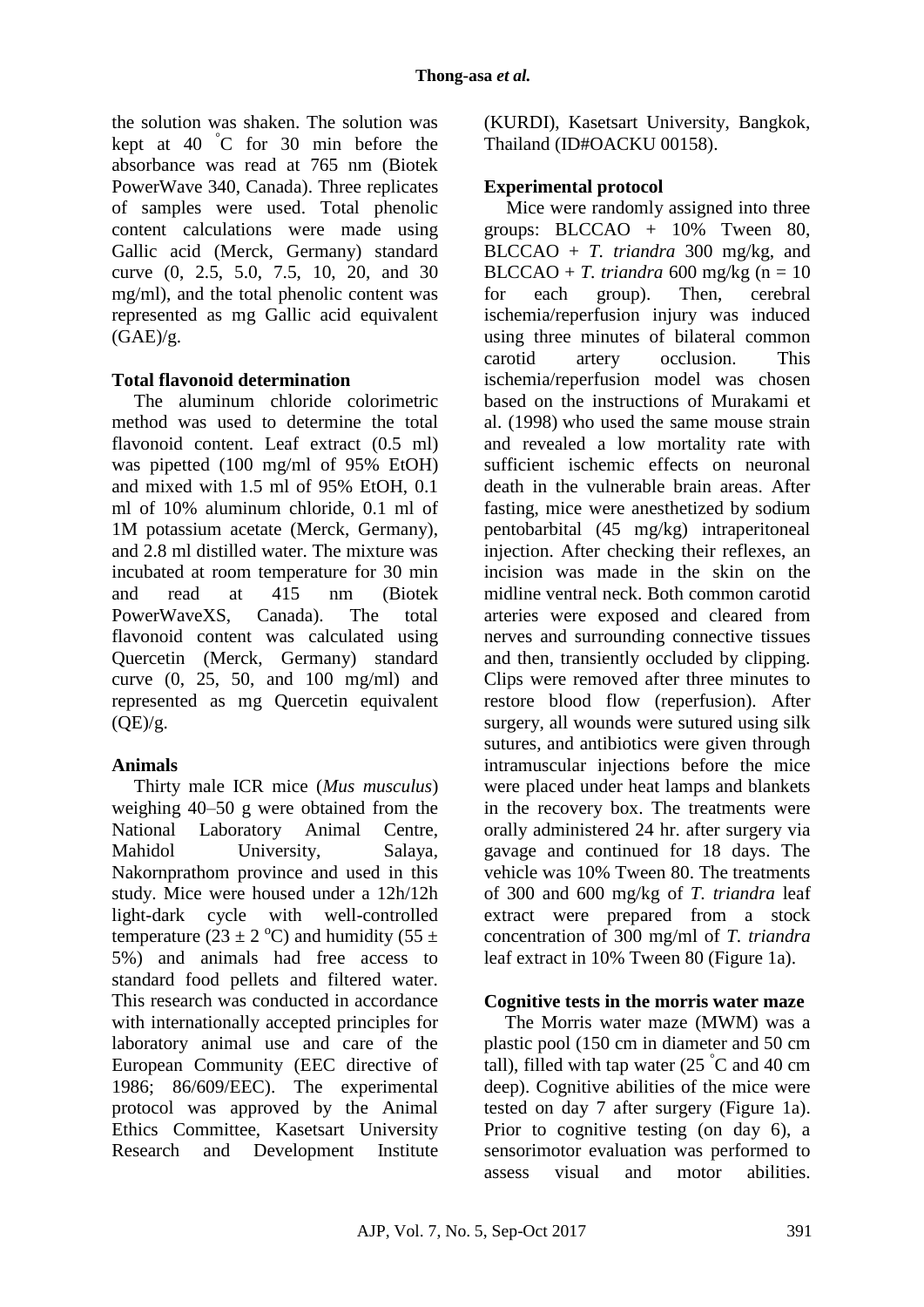Sensorimotor tests were conducted using the visible platform paradigm. Briefly, a visible platform was placed above the water surface  $(2 \text{ cm})$  for being easily seen by the mice. All mice were given four trials to swim, search, and sit on the visible platform. The maximum time for each trial was 120 sec. The swimming speeds of the mice in each group were recorded for sensorimotor evaluation. On the following day, spatial learning was tested; testing continued for five days as the acquisition trial (days 7-11). Briefly, the pool was divided into four quadrants, northeast (NE), northwest (NW), southeast (SE), and southwest (SW), by a cross mark set on the computer monitor that was connected to a ceiling camera. The hidden platform was submerged 2 cm under the water surface in the center of the NE quadrant (the target quadrant of the acquisition trial). A variety of visual cues were placed around the pool. Mice were continually given four trials a day for a maximum time of 120 sec in each trial. In out-of-time cases, the mice were guided to the hidden platform by the experimenter. In such cases, escape latency was recorded for a maximum time of 120 sec. When the acquisition trial was completed, the probe trial was conducted in order to determine memory capacity (day 12). The hidden platform was removed from the target quadrant and mice were allowed to swim for 60 sec. The time spent in each quadrant was recorded and converted to percentage of time spent in each quadrant to evaluate the memory capacity. On the following day, learning flexibility was assessed in the reversal trial (days 13-17). The only difference from the acquisition trial, was that the hidden platform was switched to the opposite quadrant (SW). The probe trial was also conducted on the last test day (day 18) to evaluate memory capacity for the new platform location.

### **Histological analysis**

 On day 18, all mice were sacrificed by an overdose intraperitoneal injection of sodium pentobarbital  $(> 60 \text{ mg/kg})$ . Intracardiac perfusion using 0.9% normal saline solution (NSS) followed by 4% paraformaldehyde (PFA) in 0.1 M phosphate buffer saline (PBS) (pH 7.4), was induced. Brains were removed and stored in 4% PFA in 0.1M PBS (pH 7.4) for 24 hr. before they were processed and embedded in paraffin. Brain sections (5 µm thickness) of the dorsal hippocampus at bregma – 1.98 were collected (Paxinos and Franklin, 2008) and stained with 0.1% Luxol fast blue and 0.1% cresyl violet (Merck, Germany). Briefly, after deparaffinization and rehydration, brain sections were soaked in 0.1% Luxol fast blue and kept overnight in a hot air oven at 56 °C. On the following day, brain sections were washed in 95% EtOH and differentiated in 0.5% lithium carbonate and 70% EtOH. Afterwards, brain sections were dipped in distilled water and stained with  $0.1\%$  cresyl violet for 30 sec, dehydrated using 95-100% EtOH and xylene, and mounted with a cover slide.

Brain photomicrographs were captured using Olympus Tg300 microscopy. Viable and dead neurons were counted in three captured images (613.26  $\times$  478.29 µm of each image area) at 200x magnification. The areas of interest were the cornus ammonis (CA) 1, 3, and dentate gyrus (DG) of the dorsal hippocampus. A viable neuron was characterized by a visible nucleus and nucleolus with a light purple stain in the cytoplasm. The diameter of cells ranged between 15 and 35 µm in the CA1 and CA3 regions and 9 and 25  $\mu$ m in the DG region. Dead neurons were characterized by dark purple staining of cresyl violet with cell shrinkage; the nucleolus was not noticeable, and a vacuole appeared around the cell. Viable and dead neurons were counted in a blind fashion by two investigators using the UTHSCSA Image Tool 3.0. Five brain sections were collected from each animal (space interval  $= 125$  µm). The average of data was calculated and interpreted as percentage of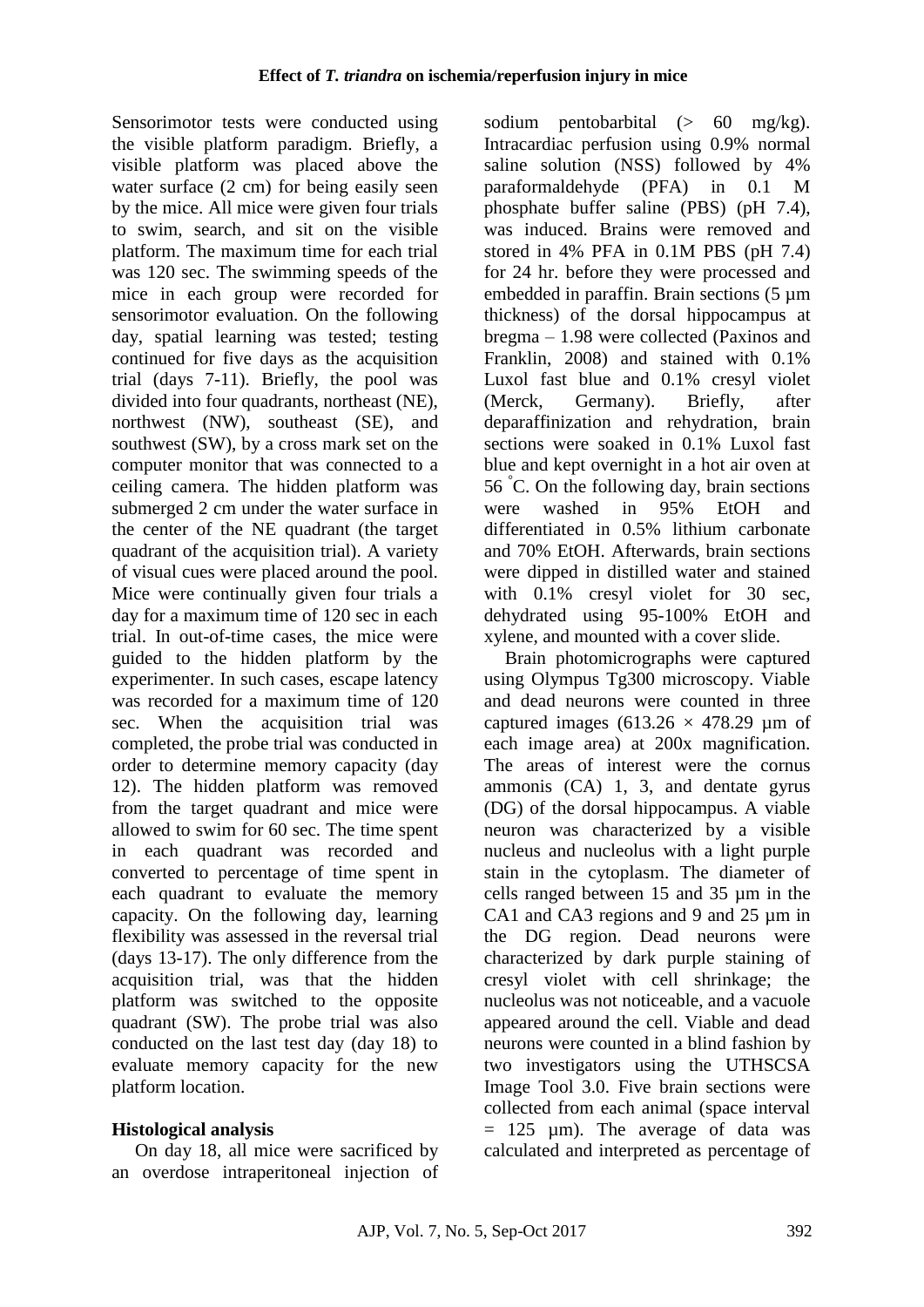dead cells per area using the following formula:

% of dead cells =  $\delta$  [dead cells /(viable cells  $+$  dead cells)]  $\times$  100 (Thong-asa and Tilokskulchai, 2014).

White matter areas were examined by the blue stained areas of Luxol fast blue. White matter density was interpreted as percentage of area of white matter in the areas of the corpus callosum, the internal capsule, and the optic tract using NIH Image J. Briefly, three images of white matter at 200x magnification were taken, avoiding the capillary or non-white matter parts which were converted to a binary image (black and white) so that the nonwhite matter stain and the threshold adjustment could be manually edited. Analysis of white matter density was represented as percentage of area.

### **Statistical analysis**

Data was expressed as mean  $\pm$  standard error of mean (SEM). Escape latencies (determination of spatial learning and learning flexibility) were analyzed by repeated-measure ANOVA followed by Fisher's *post-hoc* test. Percentages of time spent in the target quadrant (determination of spatial memory), dead cells, and area of white matter were analyzed by one-way ANOVA followed by Fisher's *post-hoc* test. Statistical significance was accepted as p<0.05.

# **Results**

### *T. triandra* **leaf extract**

The weight of dried *T. triandra* leaf powder was 2,000 g, which yielded 329.3 g after extraction. This was equivalent to 16.46% leaf extract yield. The HPLC chromatograms of *T. triandra* leaf extract revealed absorbance mainly within the UV wavelength. Several peaks were found at 205, 250, 280, and 300 nm. The HPLC results suggested that *T. triandra* leaf extract is mainly composed of polyphenolic compounds as revealed by the absorbance within the UV wavelength. The total phenol content calculated using a standard curve of Gallic acid (y =  $0.0631x + 0.078$ ,  $R^2 = 0.99$ ), was 340.21 ± 5.76 mg GAE/g. The total flavonoid content calculated using a standard curve of Quercetin ( $y = 0.0536x$ )  $+$  0.1786, R<sup>2</sup> = 0.9973), was 231.29  $\pm$  1.72 mg QE/g.

### **Animal health and sensorimotor evaluation**

The mortality rate was zero, and the body weight of all mice slightly increased during the three weeks of experimentation. but not significantly as shown in Figure 1b. This suggests that the ischemia/reperfusion procedure and the oral administration of *T. triandra* leaf extract for 18 consecutive days had no effect on the mice health. Sensorimotor evaluation represented by swim speed also showed no difference as shown in Figure 1c. After surgery and treatments, all mice displayed the same swimming and searching abilities for the visible platform. The results suggested that in mice with ischemia/reperfusion injury induced by a 3-min bilateral common carotid artery occlusion, the subsequent oral administration of 10% Tween 80 or *T. triandra* leaf extract, did not affect the mice health, mortality, or sensorimotor skills.

### **Spatial cognition and learning flexibility**

*T. triandra* leaf extract enhanced spatial learning and learning flexibility in the animals treated with BLCCAO + *T. triandra*. Escape latency in acquisition and reversal trials of the BLCCAO + *T. triandra* 300 mg/kg and BLCCAO +  $T$ . *triandra* 600 mg/kg groups were significantly shorter than those of the BLCCAO +  $10\%$  Tween 80 group (p<0.05, Figure 2a). Significant enhancement of spatial memory was seen only in the BLCCAO + *T. triandra* extract 300 mg/kg group represented by more time spent in the target quadrant than the BLCCAO+10% Tween 80 mice  $(p<0.05$ , Figure 2b). The BLCCAO+*T. triandra* 600 mg/kg group spent more time in the target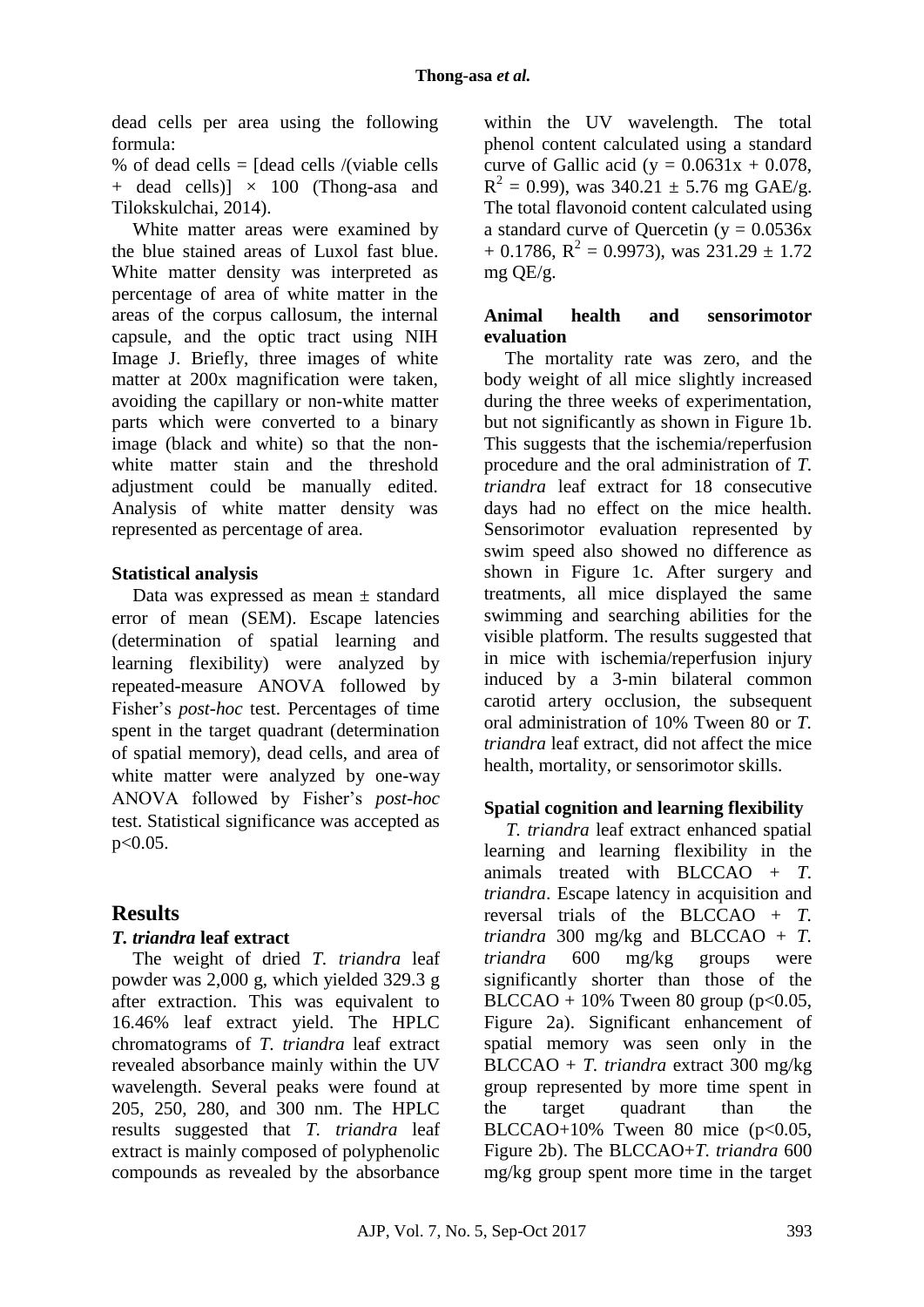quadrant than the BLCCAO  $+ 10\%$  Tween 80 mice, but the difference was not significant. The BLCCAO groups showed a similar tendency for memory capacity to locate the new platform location in reversal probe trials (Figure 2c). The mice spent more time in the previous target quadrant and the adjacent quadrant, but less time in the new target quadrant. The results suggested that both 300 and 600 mg/kg doses of *T. triandra* leaf extract enhanced spatial learning and learning flexibility. However, only the dose of 300 mg/kg of *T. triandra* leaf extract enhanced spatial memory.

a



Figure 1. (a) Experimental protocol; (b) mice body weight at baseline, one, two, and three weeks after surgery; and (c) sensorimotor evaluation represented as swim speed in each trial of cue test.



Figure 2. (a) Spatial learning and learning flexibility represented by escape latencies; (b) spatial memory of acquisition probe trial; (c) spatial memory of reversal probe trial. \* p<0.05 comparing BLCCAO + *T. triandra* 300 mg/kg with BLCCAO + 10% Tween 80;  $\#$  p< 0.05 comparing BLCCAO + *T*. *triandra* 600 mg/kg with BLCCAO + 10% Tween 80.

#### **Histological analysis**

 The percentages of dead cells in the CA1 and CA3 areas of the mice treated with BLCCAO + *T. triandra* 300 mg/kg and 600 mg/kg were lower than those of the mice treated with  $BLCCAO + 10\%$  Tween 80, but it was not significantly different. Unlike in the DG area, a significant difference was found in the BLCCAO + *T. triandra* 300 mg/kg and 600 mg/kg groups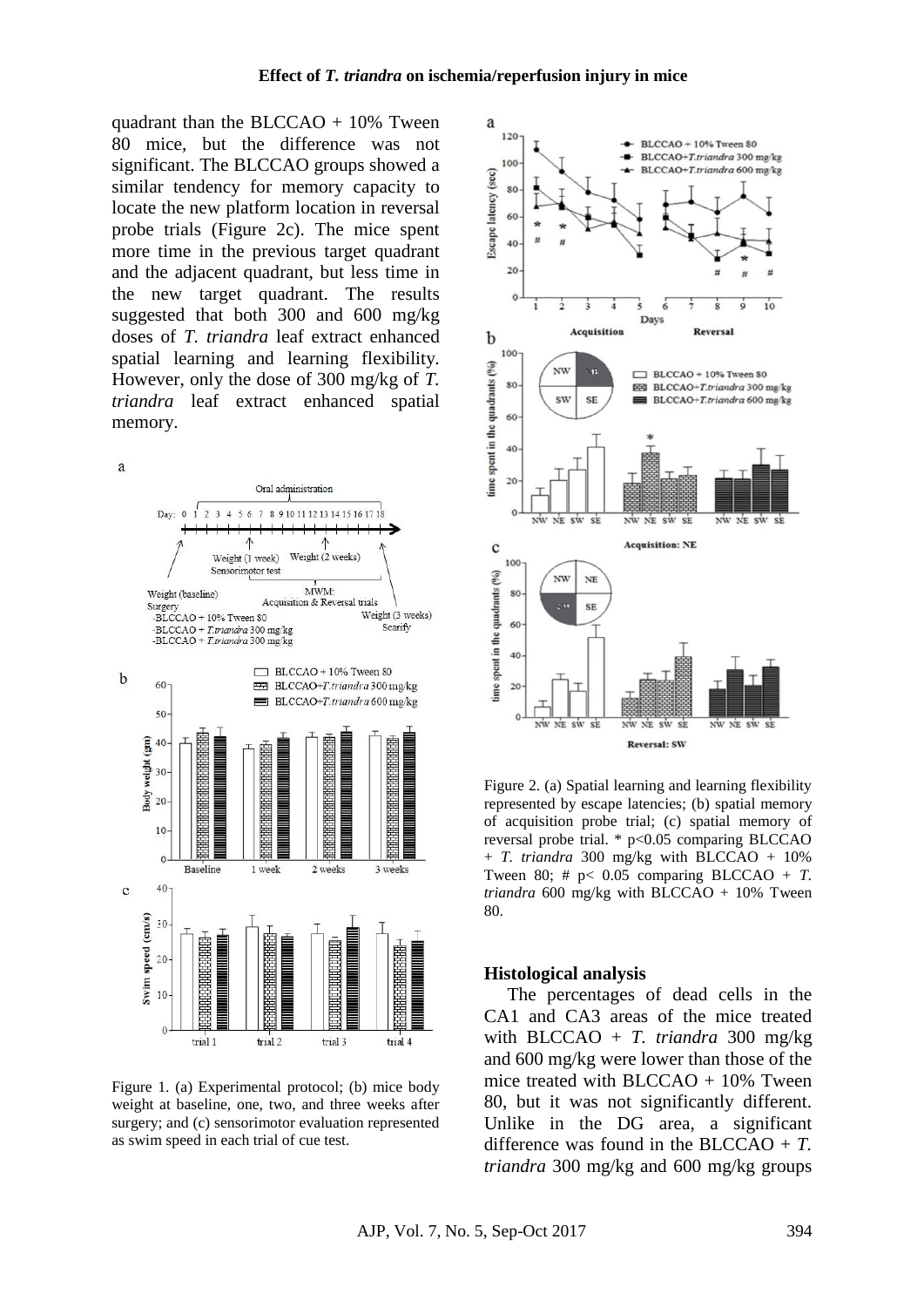when compared with the BLCCAO +  $10\%$ Tween 80 groups ( $p<0.05$ , Figure 3). The results suggested that *T. triandra* leaf extract given during the reperfusion period can prevent increases in neuronal death in the DG region of the dorsal hippocampus.

White matter density did not differ in the corpus callosum, the internal capsule, and the optic tract. Nevertheless, the white matter density of mice in the BLCCAO + *T. triandra* 300 mg/kg and 600 mg/kg groups, was higher than that of the BLCCAO + 10% Tween 80 group (Figure 4).



Figure 3. Photomicrographs at 200x magnification and histograms of the percentages of dead cells in the CA1, CA3, and DG areas of the dorsal hippocampus; arrows indicate dead cells, shrinkage and appearance of vacuole around cell with dark purple stain from  $0.1\%$  cresyl violet, \* p<0.05 compared to BLCCAO + 10% Tween 80 (scale bar =  $100 \mu m$ ).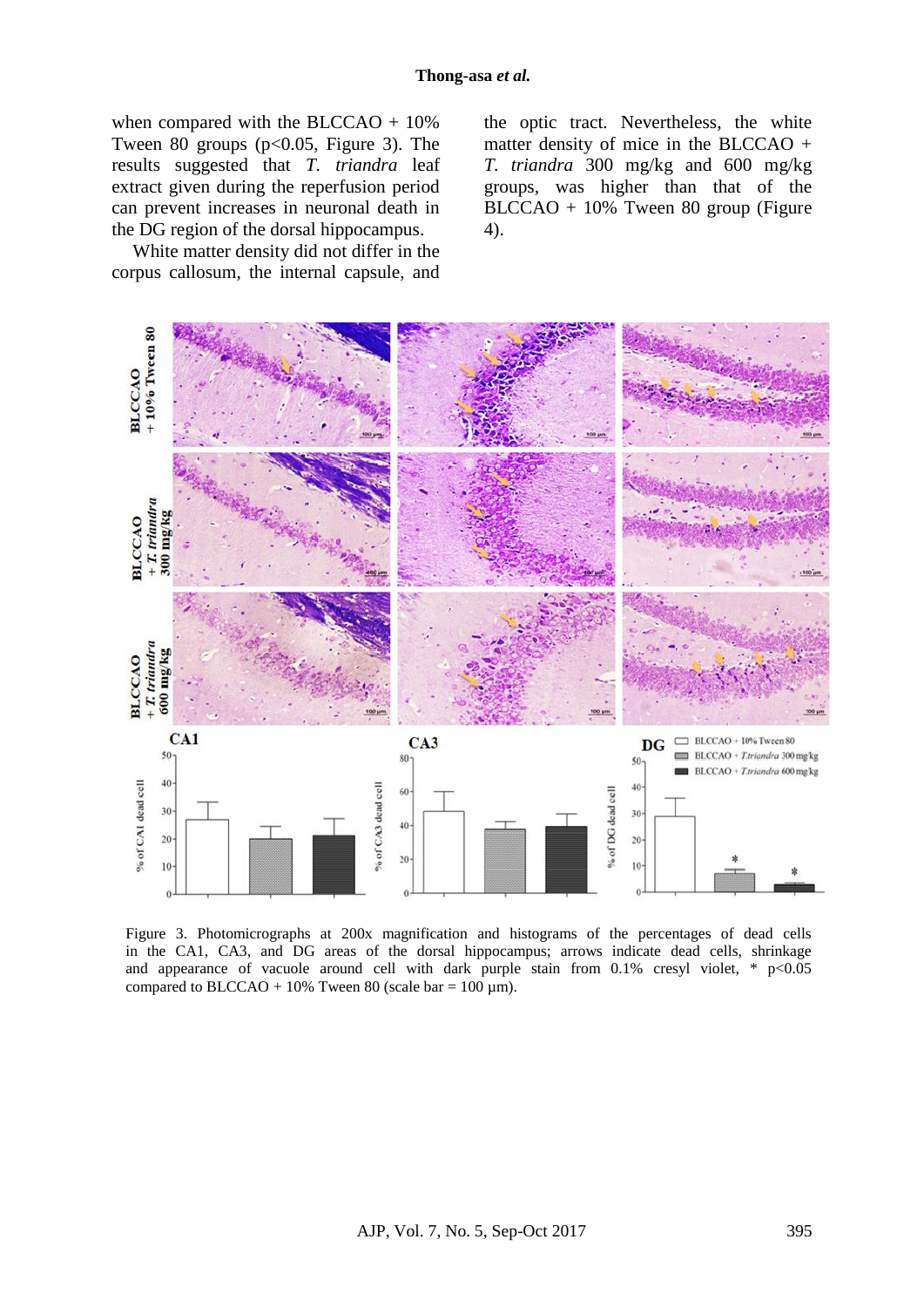

Figure 4. Photomicrographs of the corpus callosum, the internal capsule, and the optic tract at 200x magnification (scale  $bar = 100 \mu m$ ). The histograms show the percentage (%) area of white matter density.

#### **Discussion**

 The present study elucidated the effects of *T. triandra* leaf extract on spatial learning, learning flexibility, and hippocampal neuronal death in mice with cerebral ischemia/reperfusion injury induced by three minutes of bilateral common carotid artery occlusion. The results showed that *T. triandra* at the doses of 300 and 600 mg/kg enhanced spatial learning and learning flexibility. The enhancement of spatial memory was found only at the dose of 300 mg/kg of *T. triandra*. The percentages of dead cells in the CA1, CA3, and DG regions of the BLCCAO + 10% Tween 80 mice were higher than in the *T. triandra*-treated groups. However, a significant difference was found only in the DG region. White matter density in the corpus callosum, the internal capsule, and the optic tract showed no difference. The results of the present study suggested that *T. triandra* leaf extract enhanced spatial learning, learning flexibility, and prevented neuronal death in the hippocampal DG region of mice with cerebral ischemia/reperfusion injury. The beneficial effects of *T. triandra* were related to high levels of total phenolic and total flavonoid contents of the leaf extract.The hippocampal cells responsible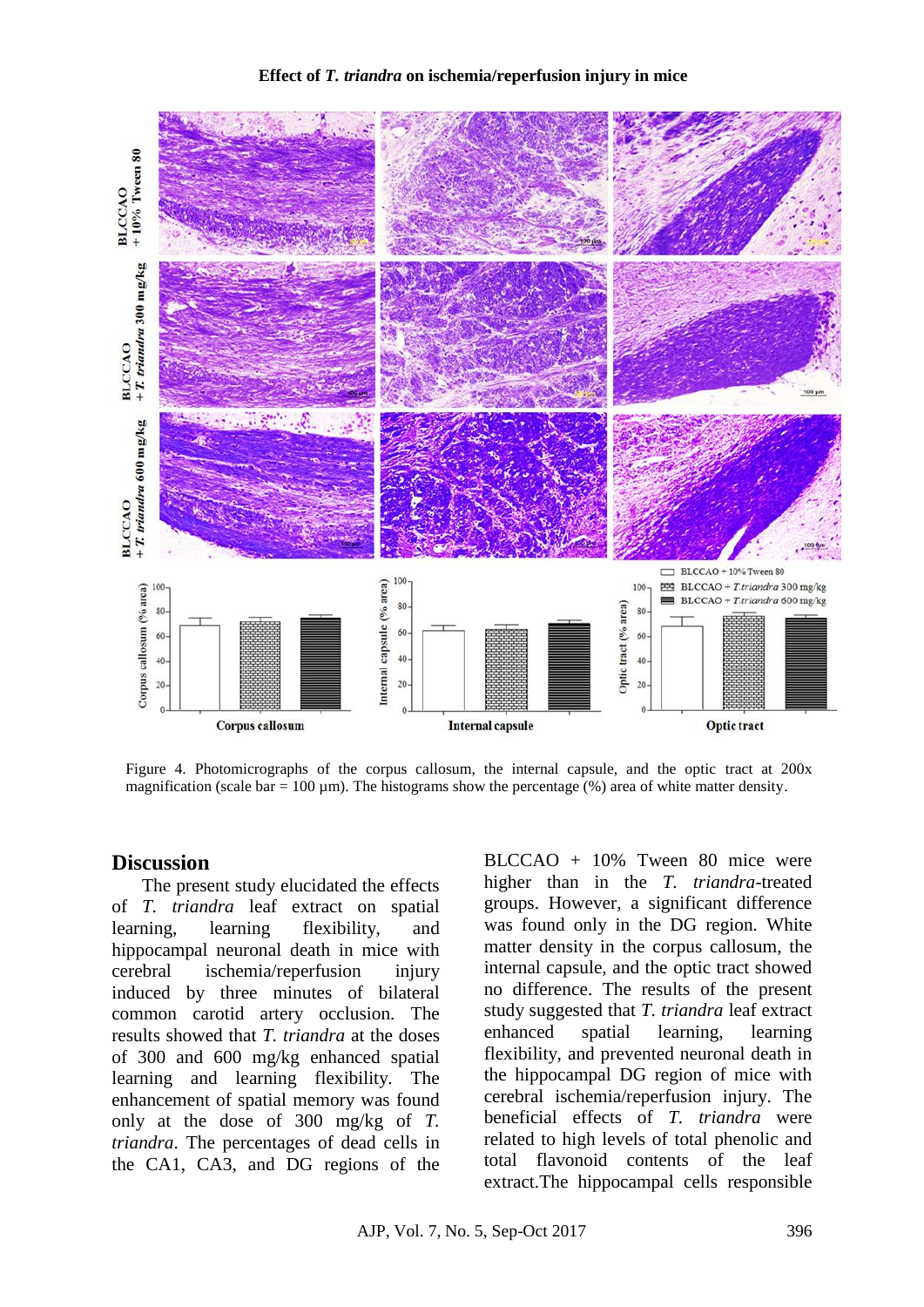for spatial cognition are located in the CA1 region (e.g., place cells) and function together with the hippocampal network, the parahippocampal region, and the cerebral cortex (Broadbent et al., 2004). Significant differences in the percentages of dead cells in the CA1 and CA3 regions were not observed in the present study; however, the percentages of dead cells in the *T. triandra*treated groups were slightly lower than those of the non-treated group and might involve enhancement of learning ability. Minimal damage to these vulnerable regions was induced by a 3-min bilateral common carotid artery occlusion as the ischemia/reperfusion model as reported by Murakami et al. (1998), using a short period of brain ischemia to cause sufficient hippocampal neuronal damage in a delayed fashion. As the reperfusion period was as long as 18 days, the protective effect of *T. triandra* leaf extract was obvious in the DG region. Its neuroprotective properties in the CA1 and CA3 regions together with significant protective effect in the DG region, are clearly related to the high phenolic content of *T. triandra* leaf extract. The phenolic compounds can prevent and reduce the activation of death mechanisms caused by excitotoxicity, free radical formation, inflammation, and apoptosis (Parihar and Hemnani, 2003; Hou et al., 2002). *T. triandra* had high phenolic contents with many medicinal properties such as anti-oxidant, anti-inflammation and AChE inhibitory properties that could counteract the activation of mechanisms of death and enhance cognitive abilities (Phunchango et al., 2015; Kaewpiboon et al., 2014; Singthong et al., 2014; Sureram et al., 2012; Boonsong et al., 2009). The phytochemicals that were found in *T. triandra* leaf extract, i.e. polyphenols, flavonoids, saponins, phyrol, and  $\alpha$ tocopherol, are well-known anti-oxidant and anti-inflammatory agents. High total phenolic and flavonoid contents of *T. triandra* leaf extract were determined in the present study. Moreover, recent evidence has proven that polyphenols exhibit

neuroprotective potential, and memory, learning, and cognition-promoting effects (Phunchango et al., 2015). The present study clearly revealed that there is no dosedependency in the enhancement of spatial learning ability, learning flexibility, or spatial memory capacity. *T. triandra* leaf extract in both 300 mg/kg and 600 mg/kg doses significantly enhanced spatial learning ability and learning flexibility; however, spatial memory capacity was not enhanced in the group treated with *T. triandra* 600 mg/kg. Different circuits of memory acquisition, consolidation, and retrieval were all involved in the activation of NMDA receptors, but in unique pathways (Logue and Gould, 2014; Ragozzino et al., 2002). The high dose (600 mg/kg) of *T. triandra* leaf extract had no effect on spatial memory (acquisition probe). Moreover, neither the 300 mg/kg dose nor the 600 mg/kg dose affected spatial memory of the new platform location (reversal probe). Analysis of polyphenol in *T. triandra* leaf extract identified p-hydroxybenzoic acid, minecoside, flavones glycoside cinnamic acids derivative, and monoepoxybetacarotene (Singthong et al., 2014; Boonsong et al., 2009). It has been reported that p-hydroxybenzoic acid exhibits sedative and hypnotic effects in mice. This might influence motivation in spatial memory tests as shown in the present study. Evidence shows that most polyphenols act in a bell-shaped dose-response manner, presenting cellular toxicity at high concentrations, but they have cellular benefits at low concentrations (Farhoosh et al., 2016; Khan et al., 2016). A report of sub-chronic oral toxicity testing revealed that a 90-day treatment with *T. triandra* leaf extract at 300, 600, and 1,500 mg/kg doses induces no sign of toxicity; however, the psychological effects of *T. triandra* leaf extract might be seen (Sireeratawong et al., 2008).

The present study showed dosedependent responses only for percentage of dead cells in DG; 600 mg/kg of *T. triandra*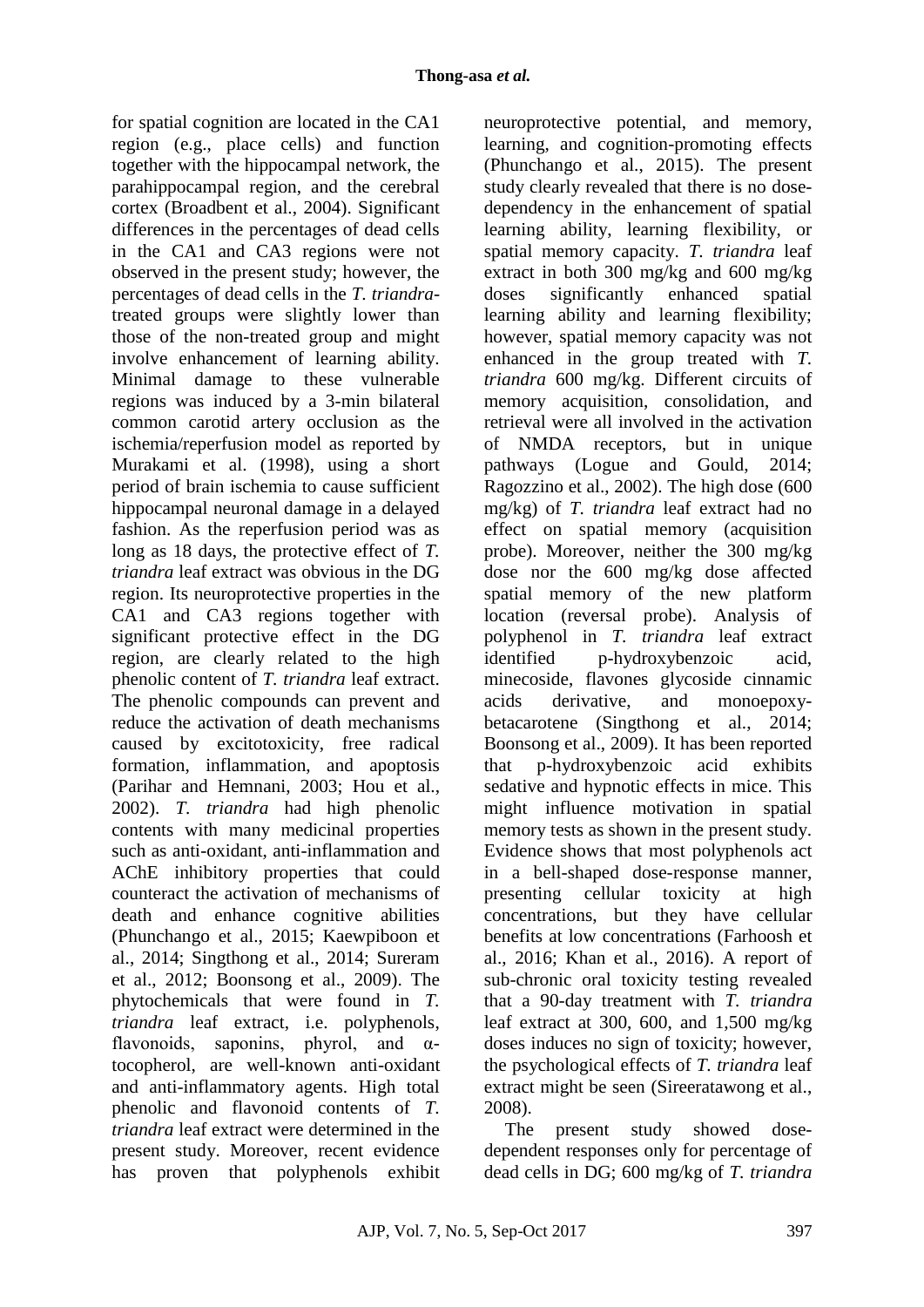leaf extract represented the lowest percentage of dead cell. Conclusions regarding all pathways cannot be reached with only one brain region examination. Rather than the protective effect of *T. triandra* leaf extract on DG neurons, the activation of neurogenesis is proposed. Two major neurogenic regions in the adult mammalian central nervous system are the sub-ventricular zone and the sub-granular layer of the DG region. Newly-born cells from the sub-granular layer can become granule cells of the DG region, and they can be increased by neurogenesis under many conditions such as environmental enrichment, exercise, learning and memory tasks, epilepsy, stroke, traumatic brain injury, and Huntington's and Alzheimer's diseases (Luikart et al., 2012; Treves et al., 2008; Ehninger and Kempermann, 2006; Taupin, 2006). The increase in DG neurons in the present study might have been induced by the effects of swimming, strategies for learning and memorizing in the MWM task, and the ischemic event. All of these factors affected all mice but only the *T. triandra-*treated groups showed a significant decrease in the percentage of dead cells in the DG region. The number of viable cells was higher than the number of dead cells. Some of the viable cells might be newborn cells from the sub-granular layer and might be stimulated by *T. triandra* leaf extract. Whether *T. triandra* leaf extract stimulates neurogenesis is left to be clarified in further studies being conducted by the authors.

Additional support for the enhancing effects of *T. triandra* leaf extract on spatial learning and learning flexibility could be found in the repetitive learning of the same cognitive task for a prolonged period of time (Ehninger and Kempermann, 2006). As described by Ragozzino (2007), the ability to shift strategies or response patterns following a change of environmental contingencies was behavioral flexibility, and it is mainly associated with brain areas such as the medial prefrontal cortex, the orbitofrontal cortex, and the dorsomedial striatum. The present study clearly revealed that *T. triandra*-treated mice showed significantly enhanced spatial learning and learning flexibility. Histological changes in these brain areas of cognitive flexibility or those brain areas of memory retrieval association, were not observed. Only the BLCCAO mice tended to spend less time in the reversal target quadrant (SW) in the reversal probe trial (the retrieval of memory of the new platform location). There might be some effect on the brain parts that support behavioral flexibility and memory. The present study only suggested that *T. triandra* leaf extract helped in acquisition process but not clearly in the retrieval process.

The present study determined that *T. triandra* leaf extract enhanced spatial learning and learning flexibility, and prevented DG neuronal death in mice with cerebral ischemia/reperfusion injury, suggesting this plant as a natural agent for prevention of neurodegenerative disease.

# **Acknowledgements**

The authors would like to thank the Animal Toxicology and Physiology Specialty Research Unit (ATPSRU), Dr. Pramote Chumnanpuen, Mr. Nathapat Harnkit, Mr. Pisitpong Jarurachdanon, and Miss Wilawan Thepchak for their laboratory facilitations, plant extraction and laboratory techniques. The authors also thank Bruce Avasadanond, English instructor at the United Nations ESCAP, for editing this manuscript. Finally, the authors' gratitude goes to the Department of Zoology and Preproposal Research Fund (PRF) of the Faculty of Science, Kasetsart University Research and Development Institute (KURDI), Kasetsart University for their financial support.

# **Conflict of interest**

The authors declare that there are no conflicts of interest that could be perceived as prejudicing the impartiality of the reported research.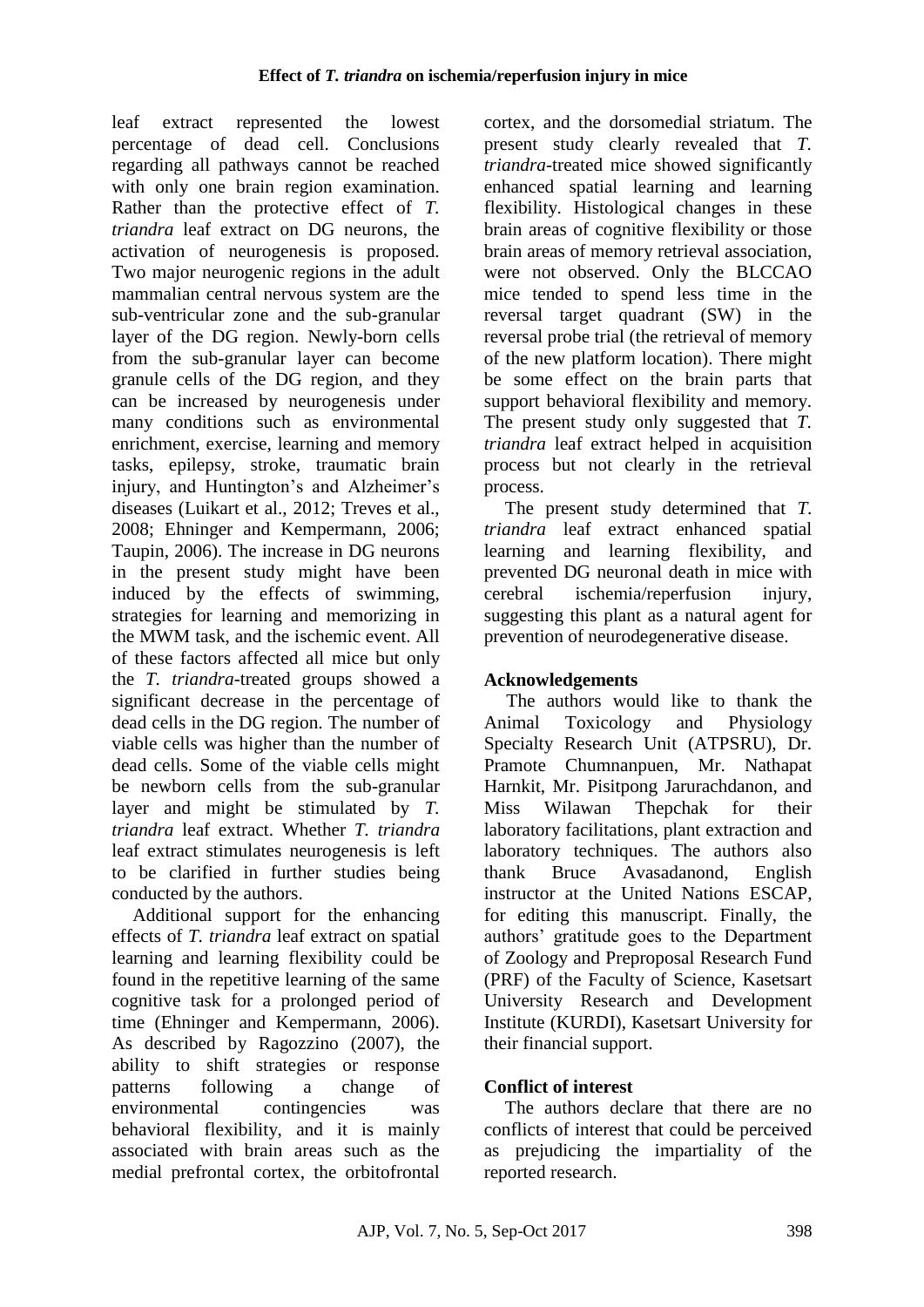# **References**

- Boonsong P, Laohakunjit N, Kerdchoechuen O. 2009. Identification of polyphenolic compounds and colorants from *Tiliacora triandra* (Diels) Leaves. Agr Sci J, 40: 13- 16.
- Broadbent NJ, Squire LR, Clark RE. 2004. Spatial memory, recognition memory, and the hippocampus. Proc Natl Acad Sci U S A, 101: 14515-14520.
- Ehninger D, Kempermann G. 2006. Paradoxical effects of learning the Morris water maze on adult hippocampal neurogenesis in mice may be explained by a combination of stress and physical activity. Genes Brain Behav, 5: 29-39.
- Eisch AJ. 2002. Adult neurogenesis: implications for psychiatry, Progress in Brain Research. Elsevier, pp. 315-342.
- Farhoosh R, Johnny S, Asnaashari M, Molaahmadibahraseman N, Sharif A. 2016. Structure antioxidant activity relationships of o-hydroxyl, o-methoxy, and alkyl ester derivatives of p-hydroxybenzoic acid. Food Chem, 194: 128-134.
- Hou ST, MacManus JP, Kwang WJ. 2002. Molecular mechanisms of cerebral ischemia-induced neuronal death, International Review of Cytology, pp. 93- 148, Academic Press
- Kaewpiboon C, Winayanuwattikun P, Yongvanich T, Phuwapraisirisan P, Assavalapsakul W. 2014. Effect of three fatty acids from the leaf extract of Tiliacora triandra on P-glycoprotein function in multidrug-resistant A549RT-eto cell line. Pharmacogn Mag 10: 549-556.
- Khan SA, Chatterjee SS, Kumar V. 2016. Low dose aspirin like analgesic and antiinflammatory activities of monohydroxybenzoic acids in stressed rodents. Life Sciences, 148: 53-62.
- Logue SF, Gould TJ. 2014. The neural and genetic basis of executive function: Attention, cognitive flexibility, and response inhibition. Pharmacol Biochem Be, 123:45- 54.
- Luikart BW, Perederiy JV, Westbrook GL. 2012. Dentate gyrus neurogenesis, integration and microRNAs. Beh Brain Res, 227: 348-355.
- Murakami K, Kondo T, Kawase M, Chan PH. 1998. The development of a new mouse model of global ischemia: focus on the

relationships between ischemia duration, anesthesia, cerebral vasculature, and neuronal injury following global ischemia in mice. Brain Res, 780: 304-310.

- Parihar MS, Hemnanai T. 2003. Phenolic antioxidants attenuate hippocampal neuronal cell damage against kainic acid induced exitotoxicity. J Biosci, 28: 121-128.
- Paxinos G, Franklin K. 2008. The Mouse Brain in Stereotaxic Coordinates  $(3<sup>rd</sup> Ed)$ , pp. 197-215, Academic Press.
- Phillis JW, O'Regan MH, Donard SD. 2002. Energy utilization in the ischemic/reperfused brain, International Review of Neurobiology, pp. 377-414, Academic Press.
- Phunchango N, Wattanathorn J, Chaisiwamongkol K. 2015. Tiliacora triandra, an Anti-Intoxication Plant, Improves Memory Impairment, Neurodegeneration, Cholinergic Function, and OCidative Stress in Hippocampus of Ethanol Dependence Rats. Oxid Med Cell Longev, 2015: 9.
- Ragozzino ME. 2007. The Contribution of the Medial Prefrontal Cortex, Orbitofrontal Cortex, and Dorsomedial Striatum to Behavioral Flexibility. Ann N Y Acad Sci, 1121: 355-375.
- Ragozzino ME, Jih J, Tzavos A. 2002. Involvement of the dorsomedial striatum in behavioral flexibility: role of muscarinic cholinergic receptors. Brain Res, 953: 205- 214.
- Singthong J, Oonsivilai R, Oonmetta-Aree J, Ningsanond S. 2014. Bioactive compounds and encapsulation of Yanang (Tiliacora triandra) leaves. Afr J Tradit Complement Altern Med, 11: 76-84.
- Sireeratawong S, Lertprasertsuke N, Srisawat U, Thuppia A, Ngamjariyawat A, Suwanlikhid N, Jaijoy K. 2008. Acute and subchronic toxicity study of the water extract from *Tiliacora triandra* (Colebr.) Diels in rats. Songklanakarin J Sci Technol, 30: 611-619.
- Sureram S, Senadeera SPD, Hongmanee P, Mahidol C, Ruchirawat S, Kittakoop P. 2012. Antimycobacterial activity of bisbenzylisoquinoline alkaloids from Tiliacora triandra against multidrug-resistant isolates of Mycobacterium tuberculosis. Bioorg Med Chem Lett, 22: 2902-2905.